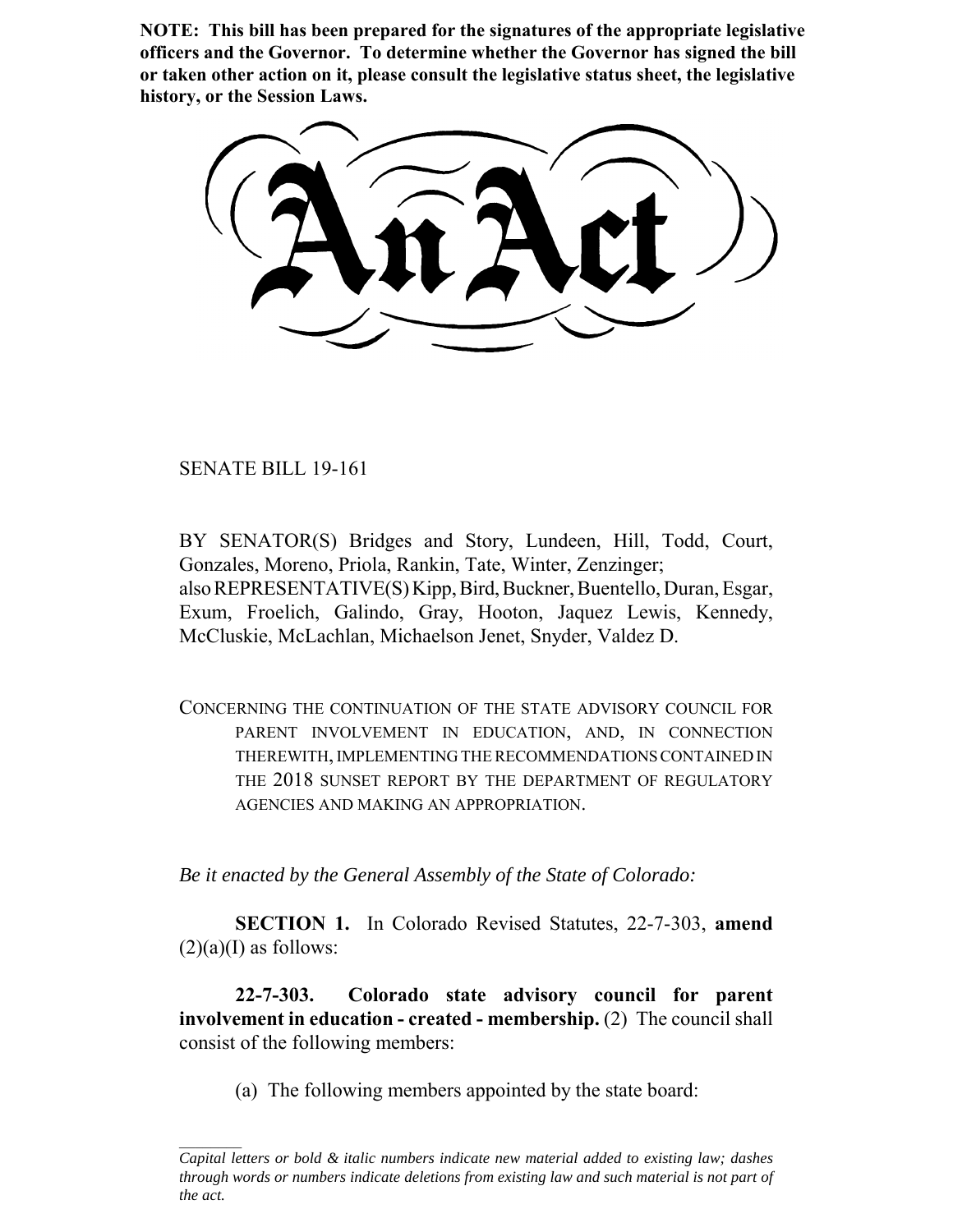(I) Five persons ONE PERSON FROM EACH CONGRESSIONAL DISTRICT who are parents IS A PARENT of children A CHILD enrolled in a publicly funded preschool program, in any of grades kindergarten through twelve, or in a state-supported institution of higher education. who reflect student populations that are significantly represented in the state; and two of whom are FOUR OF THE members APPOINTED PURSUANT TO THIS SUBSECTION  $(2)(a)(I)$  MUST BE MEMBERS of a school accountability committee or a school district accountability committee. IN MAKING THE APPOINTMENTS PURSUANT TO THIS SUBSECTION  $(2)(a)(I)$ , THE STATE BOARD SHALL CONSIDER THE STUDENT POPULATIONS THAT ARE SIGNIFICANTLY REPRESENTED IN THE STATE.

**SECTION 2.** In Colorado Revised Statutes, **amend** 22-7-306 as follows:

**22-7-306. Repeal of part.** (1) This part 3 is repealed, effective Huly 1, 2019 SEPTEMBER 1, 2024.

(2) Prior to said repeal, the council shall be reviewed as provided in section  $2-3-1203$ . C.R.S.

**SECTION 3.** In Colorado Revised Statutes, 2-3-1203, **repeal**  $(8)(a)(IV)$ ; and **add**  $(15)(a)(VII)$  as follows:

**2-3-1203. Sunset review of advisory committees - legislative declaration - definition - repeal.** (8) (a) The following statutory authorizations for the designated advisory committees will repeal on July 1, 2019:

(IV) The Colorado state advisory council for parent involvement in education created in section 22-7-303, C.R.S.;

(15) (a) The following statutory authorizations for the designated advisory committees are scheduled for repeal on September 1, 2024:

(VII) THE COLORADO STATE ADVISORY COUNCIL FOR PARENT INVOLVEMENT IN EDUCATION CREATED IN SECTION 22-7-303.

**SECTION 4. Appropriation.** For the 2019-20 state fiscal year,

PAGE 2-SENATE BILL 19-161